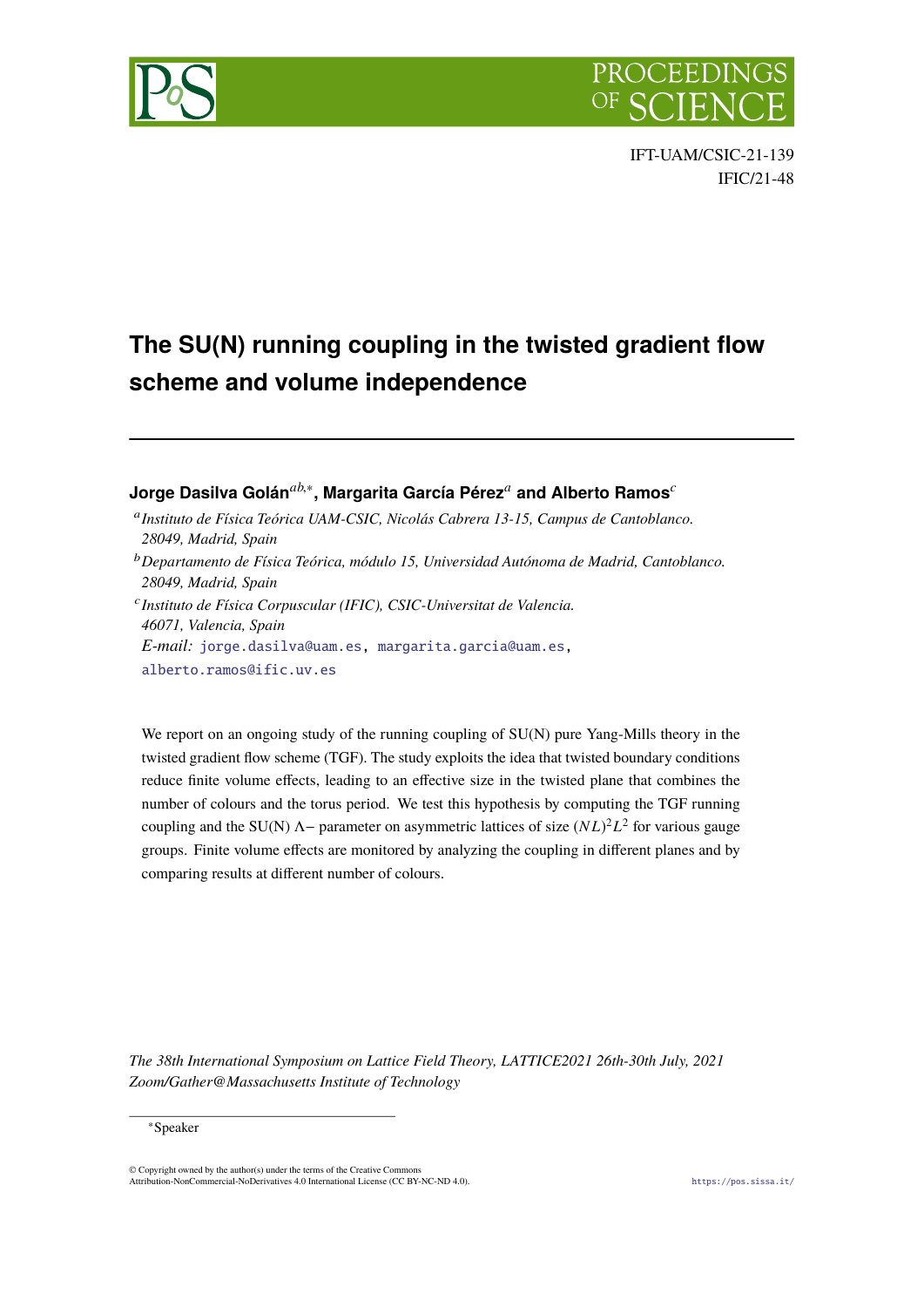### **1. Introduction**

The strong coupling  $\alpha_s$  is a key quantity in high energy physics, and throughout the years its determination up to high level of precision has been an important task with theoretical and phenomenological implications. In a recent work, it has been shown that a precise determination of  $\alpha_s$  can be made via a non-perturbative matching between OCD and the pure gauge theory using heavy quarks [\[1\]](#page-8-0). This has revived the interest in the calculation of the  $\Lambda$ -parameter in the pure gauge theory. The twisted gradient flow scheme (TGF) introduced in [[2](#page-8-1)–[4](#page-8-2)] has several advantages that make it well suited for this purpose, among them a reduced memory footprint that allows for a better usage of GPU clusters. In addition to high precision determinations in the case of *SU*(3), this scheme is especially suited for the extraction of the *N* dependence of the Λ−parameter. In this work we will summarise our recent results on *SU*(3) [3] and p[re](#page-8-3)sent our ongoing work on the study of the dependence with the number of colours.

This renormalization scheme is based in 3 main ingredients. The first one is a coupling definition based in the gradient flow (GF) [\[5](#page-8-4)[–7\]](#page-8-5), computable on the lattice with high precision. Gauge invariant composite observables based on the GF are automatically renormalized quantities for  $t > 0$ at every order in perturbation theory [\[8\]](#page-8-6), so its effect is basically removing ultraviolet divergences and smoothing the gauge field in a range scale  $\sqrt{8t}$ , that becomes a natural renormalization scale.

The other two ingredients are referring to the geometry. The TGF is defined by introducing *SU*(*N*) Yang-Mills theories on an asymmetric torus of size  $(Nl)^2 \times l^2$ . The short directions are endowed with twisted boundary conditions [[9](#page-8-7)] satisfying

$$
A_{\mu}(x+l\hat{v}) = \Gamma_{\nu}A_{\mu}(x)\Gamma_{\nu}^{\dagger}, \text{ for } \nu = 1 \text{ or } 2; \quad (\Gamma_1\Gamma_2 = Z_{12}\Gamma_2\Gamma_1) \tag{1}
$$

where  $\Gamma_u$  are constant *SU(N)* matrices and  $Z_{12} = \exp(2\pi i k/N)$  (for k, *N* coprime integers) is an element of the *SU(N)* center. In the long directions gauge fields are periodic with period  $\tilde{l} \equiv NI$ .

Those ingredients (coupling based on the GF, twisted boundary conditions and the asymmetric geometry) lead us to the following coupling definition (for a precise definition of the normalization factor  $\mathcal{A}(\pi c^2)$ , see [3]):

<span id="page-1-0"></span>
$$
\lambda_{\text{TGF}}(\mu) = \frac{128\pi^2 t^2}{3N\mathcal{A}(\pi c^2)} \frac{\langle E(t)\,\delta_Q\rangle}{\langle \delta_Q\rangle}\Big|_{\sqrt{8t} = c\,\bar{t} = \mu^{-1}}.
$$

Notice that in the context of finite size scaling, the renormalization scale  $\mu = 1/\sqrt{8t}$  is related with the finite size of the box by taking  $\sqrt{8t} = c\tilde{l}$ , with *c* a real, smaller than 1, parameter characterizing the scheme. Perturbation theory indicates that in the large *N* limit the finite volume effects are controlled by  $\tilde{l}$  [[2](#page-8-1), [10](#page-8-8), [11](#page-8-9)], rather than *l*, so it is natural to use  $\tilde{l}$  to set the scale of the running coupling. In this work, we have set  $c = 0.30$ . The  $\delta$ <sup>O</sup> function in equation (2) projec[ts](#page-1-0) the path integral into the sector of configurations with zero topological charge. This projection aims to circumventing the problem of topology freezing on the lattice [\[12\]](#page-8-10).

## **2. The** Λ−**parameter**

One of the aims of this work is to test the validity of the TGF scheme as a tool for high precision calculations, and this has been done by computing the Λ−parameter of the pure *SU*(3)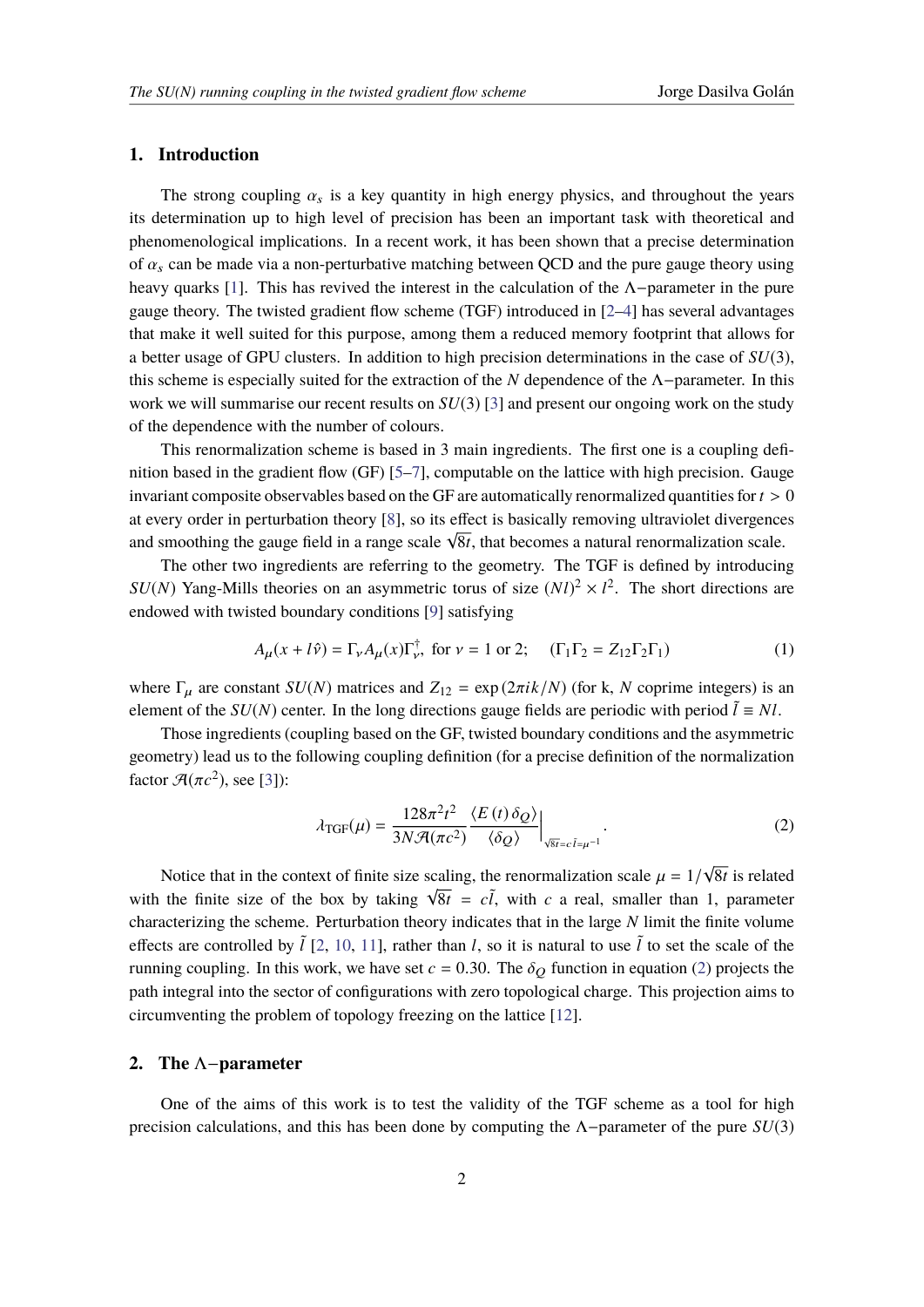YM theory. This parameter is a renormalization group invariant and does not depend on the scale, but it depends on the renormalization scheme. The coefficient that relates Λ in the TGF scheme with the  $\overline{MS}$  scheme can be determined in perturbation theory and has the following value

<span id="page-2-1"></span>
$$
\log\left(\frac{\Lambda_{\text{TGF}}}{\Lambda_{\overline{\text{MS}}}}\right) = \frac{3}{22}\left(\frac{11}{3}\gamma_E + \frac{52}{9} - 3\log 3 + C_1(c)\right),\tag{3}
$$

where  $C_1(c)$  has been computed in [2] for [se](#page-8-1)veral values of *c* and different gauge groups. For the particular cases to be discussed in this work,  $C_1(c = 0.3) = 0.508(4)$  for  $SU(3)$  and twist  $k = 1$ , and  $C_1(c = 0.3) = 0.597(14)$  for  $SU(5)$  and twist  $k = 2$ .

Starting from the integration of the RG equations in some renormalisation scheme s

$$
\beta_{\rm s}(\lambda_{\rm s}) = \frac{\mathrm{d}\lambda_{\rm s}}{\mathrm{d}\log(\mu^2)},\tag{4}
$$

Λ can be determined by taking the limit:

<span id="page-2-0"></span>
$$
\frac{\Lambda_s}{\mu_{\rm ref}} = \lim_{\lambda_s(\mu_{\rm pt}) \to 0} \left( b_0 \lambda_s(\mu_{\rm pt}) \right)^{\frac{-b_1}{2b_0^2}} \exp\left( \frac{-1}{2b_0 \lambda_s(\mu_{\rm pt})} \right) I_s^{(n)}\left( \lambda_s(\mu_{\rm pt}) \right) \times \exp\left[ - \int_{\lambda_s(\mu_{\rm pt})}^{\lambda_s(\mu_{\rm ref})} \frac{dx}{2\beta_s(x)} \right], \quad (5)
$$

where  $\mu_{ref}$  is a hadronic reference scale,  $\mu_{pt}$  is a high energy scale where perturbation theory can be applied, and  $I_s^{(n)}$  has the following form:

$$
I_s^{(n)}(\lambda) = \exp\left\{-\int_0^\lambda dx \left(\frac{1}{2\beta_s^{(n)}(x)} + \frac{1}{2b_0x^2} - \frac{b_1}{2b_0^2x}\right)\right\},\tag{6}
$$

with  $\beta_s^{(n)}(x)$  the *n*−loop  $\beta$ -function.

The last factor of equation  $(5)$  can be determined non-perturbatively in the lattice by simulating the running of the coupling constant  $\lambda_s$ . We can compute this factor using the step scaling function

$$
\sigma(u) = \lambda_s(\mu/2) \Big|_{\lambda_s(\mu) = u'},\tag{7}
$$

that changes the renormalisation scale by a factor of 2 each application and runs the coupling as  $u_k = \lambda_s(2^k \mu_{\text{ref}})$  up to perturbative scales where perturbation theory can be applied at the matching point  $\lambda_{PT}$ . Details of the lattice determination of this quantity in the TGF scheme can be found in [[3](#page-8-3)]. One of the steps involves taking the continuum limit of the lattice determined step scaling function  $\Sigma(u, \tilde{L})$ , where  $\tilde{L} = \tilde{l}/a$ . Several alternatives can be taken for this, as for instance fitting raw data to a global fit of the form

$$
\frac{1}{\Sigma(u,\tilde{L})} = \frac{1}{u} - 2b_0 \log 2 - 2b_1 u \log 2 + \sum_{k=2}^{4} p_k u^k + \left(\sum_{k=0}^{4} \rho_k u^k\right) \times \frac{1}{\tilde{L}^2},\tag{8}
$$

where  $\tilde{L} = N \times L$  and  $\Sigma(u, \tilde{L})$  is determined by measuring the coupling at size  $\tilde{L}$  and  $2\tilde{L}$  at the same value of bare coupling. Then, the continuum step scaling function  $\sigma(u)$  can be computed by taking the  $\tilde{L} \rightarrow \infty$  limit of  $\Sigma(u, \tilde{L})$ .

An illustration of the validity of this method is presented in fig. [1](#page-3-0) for the case of *SU*(3), where we are comparing the extrapolation of  $\Lambda_{\overline{MS}}/\mu_{\text{ref}}$  using the TGF method explained above with the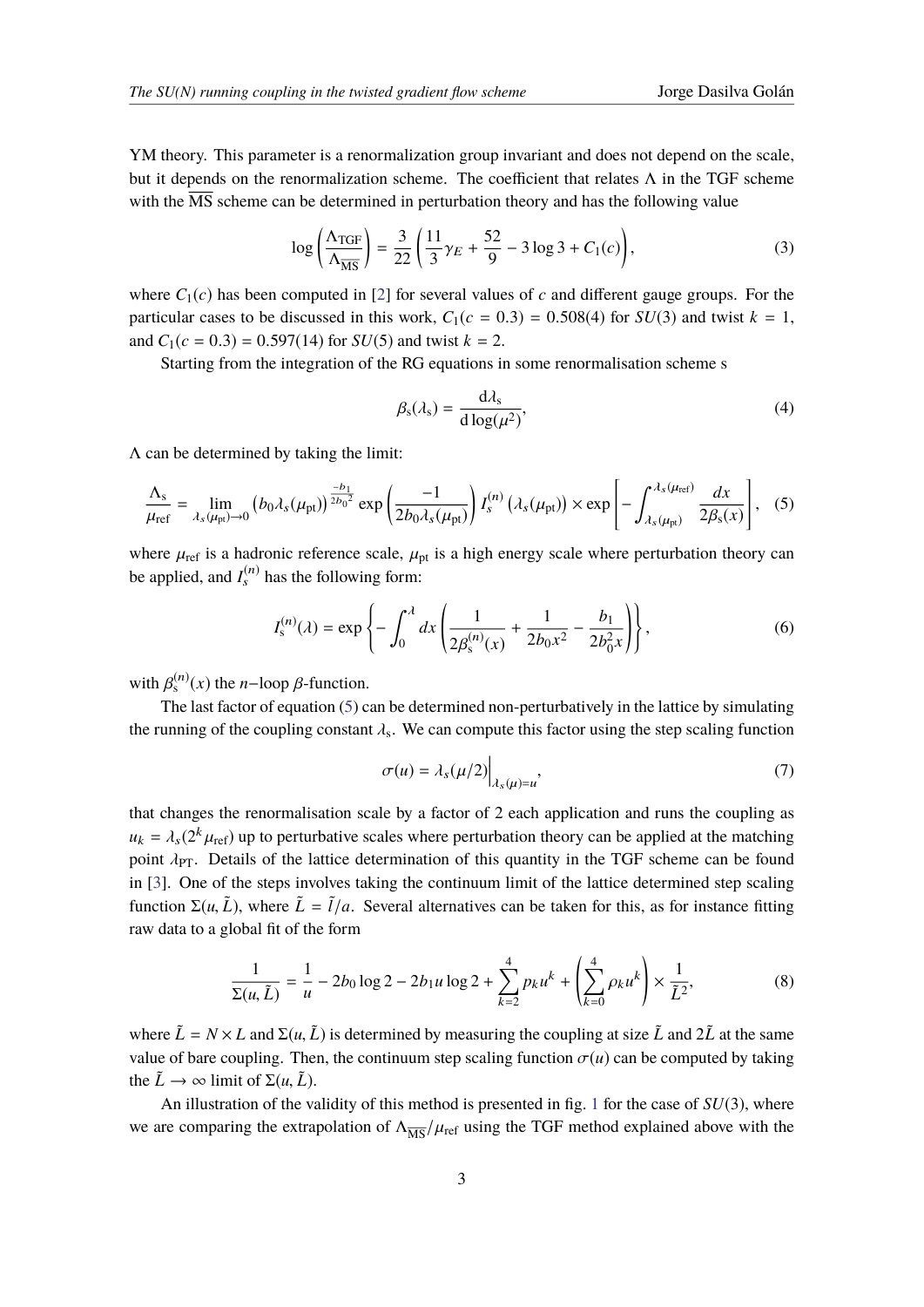<span id="page-3-0"></span>

**Figure 1:**  $\Lambda_{\overline{MS}}/\mu_{\text{ref}}$  as a function of the matching scale  $\lambda_{PT}$  with perturbation theory, computed throughout several methods, including TGF, perturbative matching with the  $\overline{\text{MS}}$  scheme and non-perturbative matching with the SF scheme.

<span id="page-3-1"></span>

**Figure 2:** Our final result of  $r_0 \Lambda_{\overline{MS}}$  $r_0 \Lambda_{\overline{MS}}$  $r_0 \Lambda_{\overline{MS}}$  for  $SU(3)$  [3] compared with the values included in the FLAG average [20].

results obtained by the non-perturbative matching to the Schrodinger functional data of [\[13](#page-8-12)] or through perturbative matching to the  $\overline{\text{MS}}$  scheme, see [[3](#page-8-3)] for details. We have fixed  $\mu_{\text{ref}}$  through the renormalisation condition  $\lambda(\mu_{ref}) \equiv 13.9164955$ .

In the case of  $SU(3)$ , we have used the available data for the Sommer radius  $r_0$  as intermediate scale, and fig. [2](#page-3-1) shows the comparison between our result and several determinations for  $r_0 \times \Lambda_{\overline{MS}}$ [[14](#page-8-13)[–19](#page-8-14)] reported in the FLAG average [\[20](#page-8-11)]. Up to this level of precision, our final result  $r_0 \times \Lambda_{\overline{MS}} =$ 0.632(20) [3] [tu](#page-8-3)rns out to be compatible with both the FLAG average  $r_0 \times \Lambda_{\overline{MS}} = 0.615(18)$  and the result by Dalla Brida and Ramos  $r_0 \times \Lambda_{\overline{MS}} = 0.660(11)$  [13]. At this [sta](#page-8-12)ge, our result is not precise enough to clarify the tension among the existing results in the literature but due to the reduced memory footprint, we believe that this scheme can be efficiently used to pin down the errors.

## **3. Dependence on the number of colours**

In this section, we will describe our ongoing calculation of the Λ−parameter as a function of the number of colours. Figure [3](#page-4-0) shows the dependence of the ratio  $\log (\Lambda_{TGF}/\Lambda_{\overline{MS}})$  as a function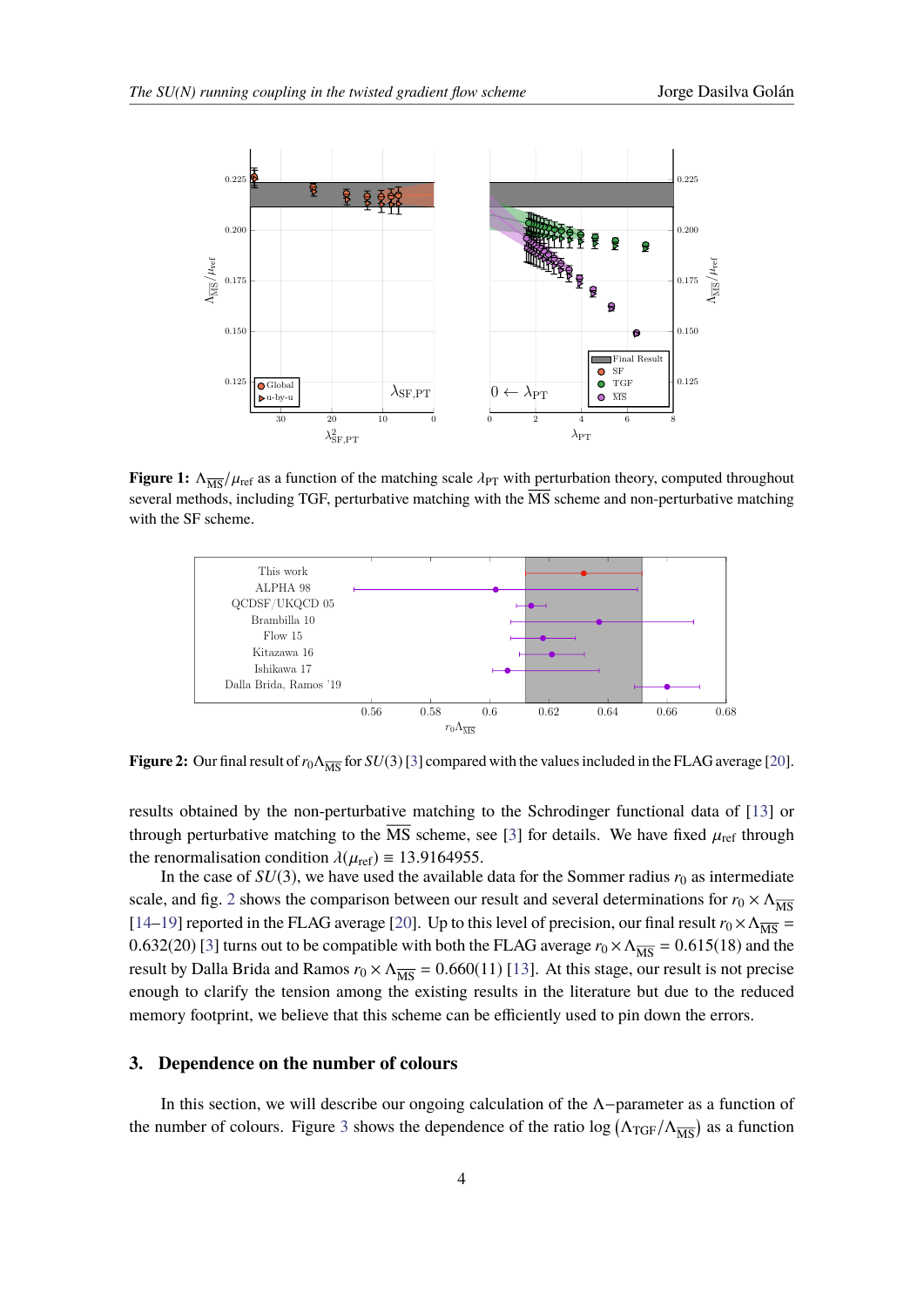<span id="page-4-0"></span>

**Figure 3:** We display  $\log (\Lambda_{\text{TGF}}/\Lambda_{\overline{\text{MS}}})$  as a function of  $\hat{\theta} \equiv \bar{k}/N$  for different choices of *N* and k-twist. The determination labelled as total is extracted analytically from the perturbative computation of [\[2](#page-8-1)], and the per-plane ratios are computed numerically as explained in the text.

of  $\hat{\theta} \equiv \bar{k}/N$  with  $k\bar{k} = 1 \pmod{N}$ , a parameter that can be directly related to the non-commutativity parameter in non-commutative gauge theories. Most data of this plot is obtained analytically from the perturbative computation of [\[2\]](#page-8-1), and we also have included the  $c = 0.30$  data not available in that reference. For the gauge groups studied in this work, the choice of *N* and *k* is not arbitrary, and their values are selected so as to avoid the appearance of tachyonic instabilities in the large *N* limit [\[10](#page-8-8), [21](#page-8-15)]. In order to saturate the bound that enforces the absence of these instabilities, the value of *k* and the number of colours of the non-abelian group should follow a special and peculiar relation; more precisely, they are chosen respectively as the *n* − 2 and *n*-th terms of the Fibonacci sequence, i.e.  $k = F_{n-2}$  and  $N = F_n$ , for any value of *n*. In the large *N* limit, the non-commutativity parameter tends to a fixed value  $\hat{\theta} = \varphi^{-2} \approx 0.38196601$ , where  $\varphi$  is the Golden Ratio.

We start this analysis by computing  $\Lambda_{\overline{MS}}/\mu_{\text{ref}}$  for the first steps in the Fibonacci sequence, including  $(k, N) = (1, 3), (2, 5)$  and  $(3, 8)$  (the calculation for  $SU(8)$  is ongoing). We will take the large *N* limit at fixed values of the renormalized 't Hooft coupling  $\lambda(\mu_{ref}) \equiv 13.9164955$ , thus fixing in all cases the same renormalisation condition. The results for the step scaling function  $\sigma(u)$  and  $\Lambda_{\overline{MS}}/\mu_{\text{ref}}$  for  $SU(3)$  and  $SU(5)$  are shown in fig. 4, and col[le](#page-5-0)cted in table 1. The two determina[tio](#page-6-0)ns come out to be compatible within errors.

# **3.1 Dependence on the boundary conditions**

Although perturbation theory indicatesthat, in the large *N* limit, the box is effectively symmetric with size  $\tilde{l}$ , the boundary conditions in the twisted and untwisted planes are different. To analyse the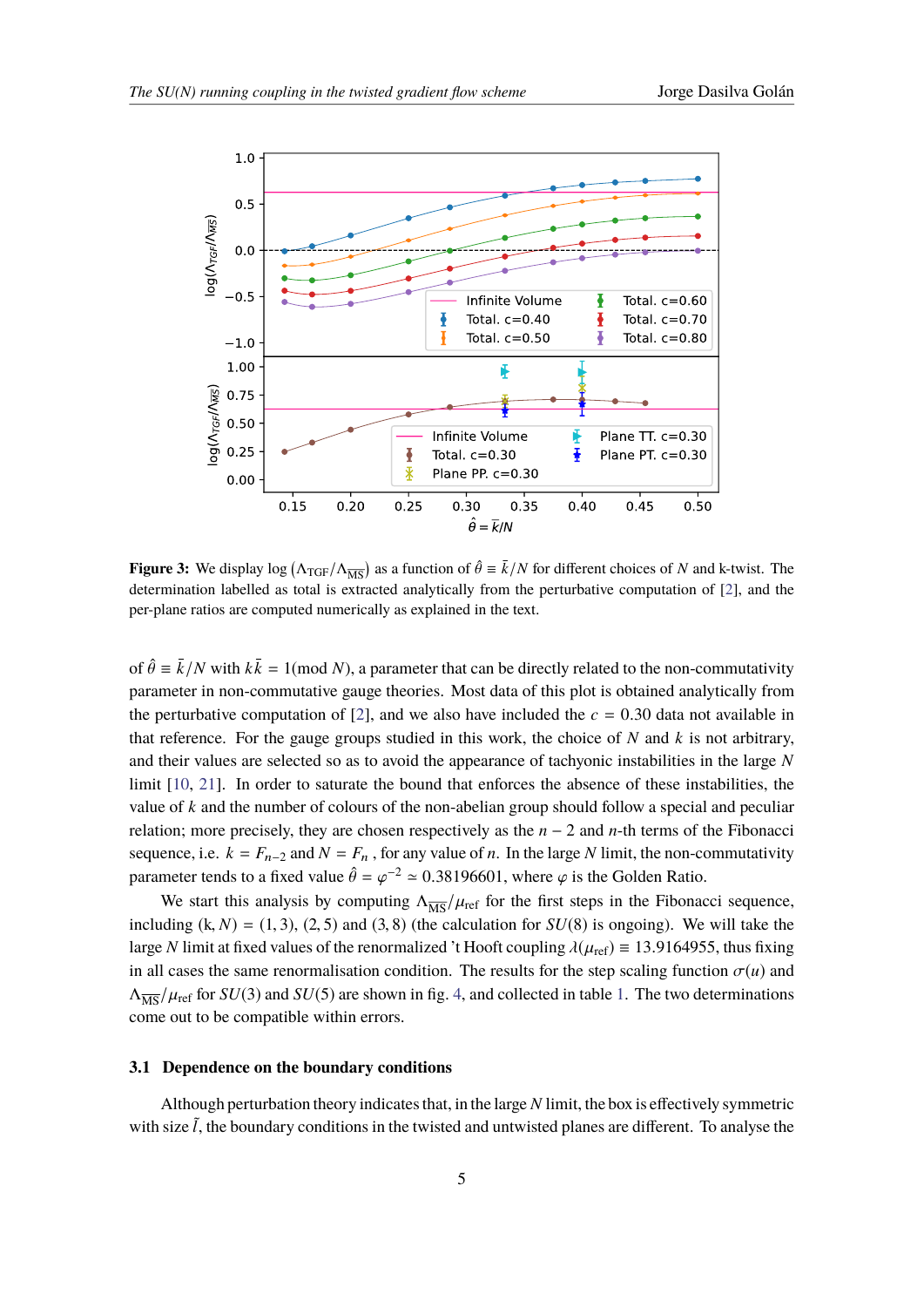<span id="page-5-0"></span>

**Figure 4:** (a) Continuum extrapolation of the inverse step scaling function for *SU*(3) and *SU*(5). (b) Continuum extrapolation of  $\Lambda_{TGF}/\mu_{ref}$  for *SU*(5) compared to the one of *SU*(3).

influence in the determination of the coupling, we can separate the computation of the coupling per planes, by averaging only over a specific set of directions. We identify 3 different types of plane:

- *TT* The plane having a non-trivial twist. In this case both directions are *short*, of extent *l*.
- *PT* Four planes sharing one direction with the twisted plane, with one *short* direction of size *l*, and one *long* direction of size  $\tilde{l} = NI$ .
- $PP$  The plane orthogonal to the twisted one. Here both directions are *long* with size  $\tilde{l}$ .

Notice that boundary conditions in each plane are different, so each plane represents a different renormalisation scheme. Reproducing the computation of  $\Lambda_{TGF}/\mu_{ref}$  per plane gives an estimation for the ratios  $\Lambda_{TGF}(Plane)/\Lambda_{\overline{MS}}$ , relating each TGF-plane scheme with the MS scheme. This ratios have not been computed in perturbation theory so this calculation provides a numerical determination. We have done this through a non-perturbative matching between the coupling computed in each set of planes and the coupling computed averaging over all planes. The advantage of this procedure is that the hadronic scale is kept equal in all cases, as the matching is done at the same bare coupling. Then, the ratios are computed as follows:

<span id="page-5-1"></span>
$$
R = \frac{\Lambda_{\text{TGF}}(\text{Plane})}{\Lambda_{\overline{\text{MS}}}} = \frac{\Lambda_{\text{TGF}}(\text{Plane})/\mu_{\text{ref}}}{\Lambda_{\text{TGF}}(\text{All})/\mu_{\text{ref}}} \times \frac{\Lambda_{\text{TGF}}(\text{All})}{\Lambda_{\overline{\text{MS}}}},
$$
(9)

where the last factor refers to equation ([3](#page-2-1)).

Figure [5](#page-6-1) shows the non-perturbative matching between the planes and the total coupling, taking the PP computation as an explicit example. The purple band is a continuum extrapolation based on the following functional form:

$$
\frac{1}{\lambda_{\text{Plane}}(\mu)} - \frac{1}{u(\mu)} = \sum_{n=0}^{3} c_k u^k + \left(\frac{1}{\tilde{L}^2}\right) \times \sum_{n=0}^{8} \rho_k u^k,
$$
 (10)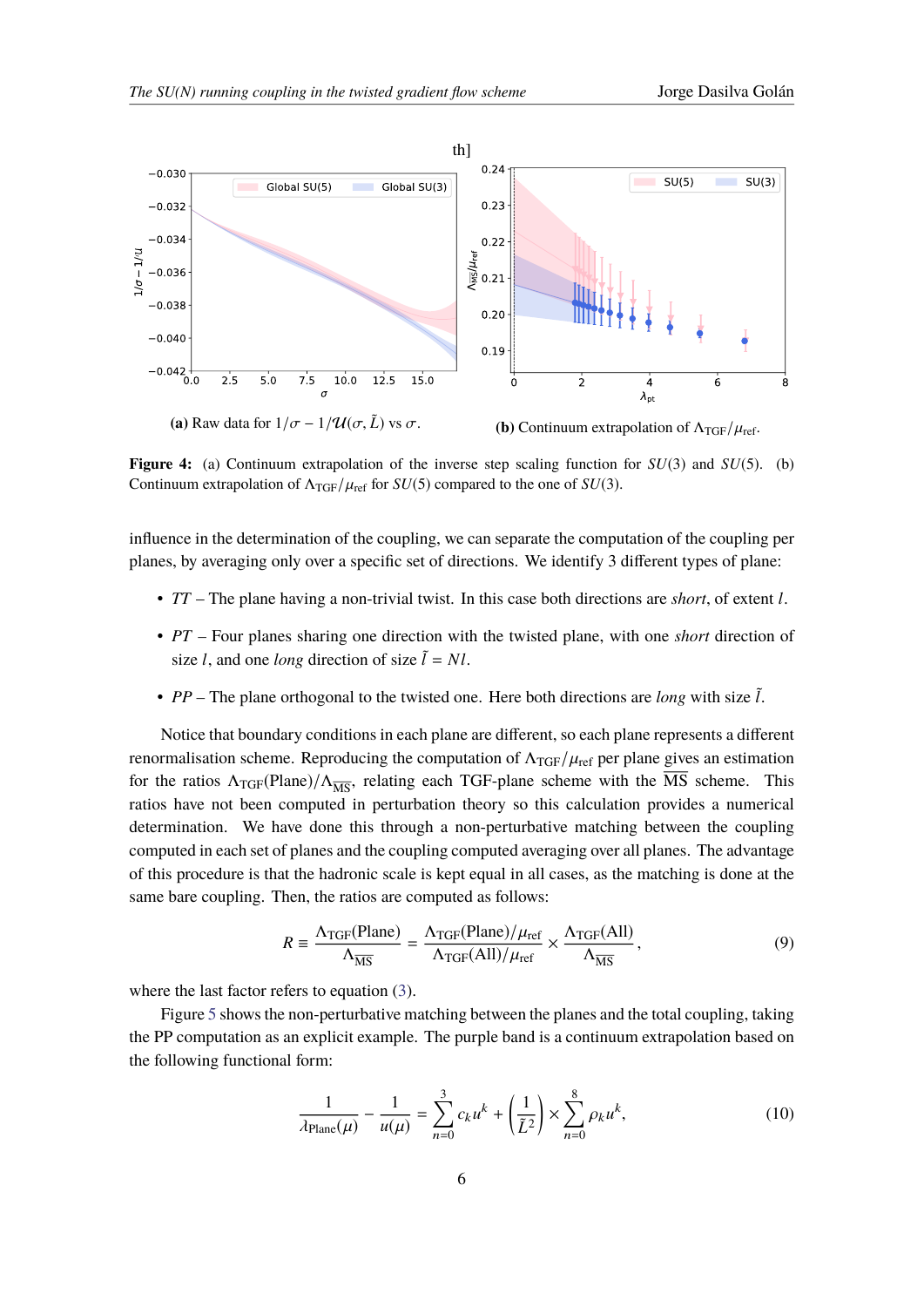<span id="page-6-1"></span>

<span id="page-6-0"></span>**Figure 5:** Non-perturbative matching between PP and total coupling  $\lambda$  for: (a) *SU*(3) and (b) SU(5).

|             | Plane | $\Lambda_{\rm TGF}/\mu_{\rm ref}$ |            | N | Plane | $\Lambda_{\text{TGF}}/\mu_{\text{ref}}$ |            |
|-------------|-------|-----------------------------------|------------|---|-------|-----------------------------------------|------------|
|             | All   | 0.418(17)                         | 2.0063(11) |   | All   | 0.436(33)                               | 2.0309(39) |
| $\mathbf 3$ |       | 0.543(23)                         | 2.60(15)   |   | TT    | 0.545(44)                               | 2.59(25)   |
| 3           | PТ    | 0.385(16)                         | 1.84(11)   |   | PТ    | 0.465(34)                               | 1.95(20)   |
| 3           | PP    | 0.417(16)                         | 2.00(11)   |   | PP    | 0.401(31)                               | 2.25(23)   |

**Table 1:** Results for  $\Lambda_{TGF}/\mu_{ref}$  for  $SU(3)$  and  $SU(5)$  extracted from the average over all planes or over TT, PP or PT planes. We also show the values of the R ratio from equation eq. ([9\)](#page-5-1).

with  $u(\mu) = \lambda_{\text{Total}}(\mu)$ . Table 1 contains the res[ul](#page-6-0)ts for  $\Lambda_{\text{TGF}}(\text{Plane})/\mu_{\text{ref}}$  and  $R = \Lambda_{\text{TGF}}(\text{Plane})/\Lambda_{\overline{\text{MS}}}.$ 

The values of log  $(\Lambda_{TGF}(Plane)/\Lambda_{\overline{MS}})$  for the two cases  $\hat{\theta} = 1/3$  and  $\hat{\theta} = 2/5$  studied in this work are displayed in fig. [3](#page-4-0) compared with the determinations corresponding to averaging over all planes. For finite volumes, even if twisted boundary conditions successfully replicates the small size of the box, and the torus has an effective volume  $\tilde{L}^4$ , the boundary conditions in each plane are different and the twisted plane has a non trivial non-commutativity parameter; even so, fig. [3](#page-4-0) shows no large deviations between the computation in each plane and the total one. We are at the present exploring more values of *N* along the Fibonacci sequence.

### **3.2 Finite volume effects**

Finally, we will try to evaluate if the twisted lattice succeeds in reducing finite size effects and exhibits an effective volume dependence with  $\tilde{l}$ . For that purpose, we will compare the computation of the coupling in the TT and PP planes with the standard set-up at large values of *c*. We have compared the renormalized coupling in PP planes obtained at  $c = 0.30 \times N$  for size L with the one obtained for  $c = 0.3$  and size  $N \times L$ . In the absence of finite volume effects, these two coupling should be equal. We computed, at fixed value of the bare coupling, the ratio between the *SU*(3) PP renormalized coupling on a lattice with  $\tilde{L} = 12$  at  $c = 0.90$  and  $\tilde{L} = 36$  ant  $c = 0.30$ , so formally the bare coupling and the renormalization scale are kept constant. Figure [\(6a](#page-7-0)) displays the ratio of the two couplings, showing that finite volume effects amount to 30% at strong coupling. On the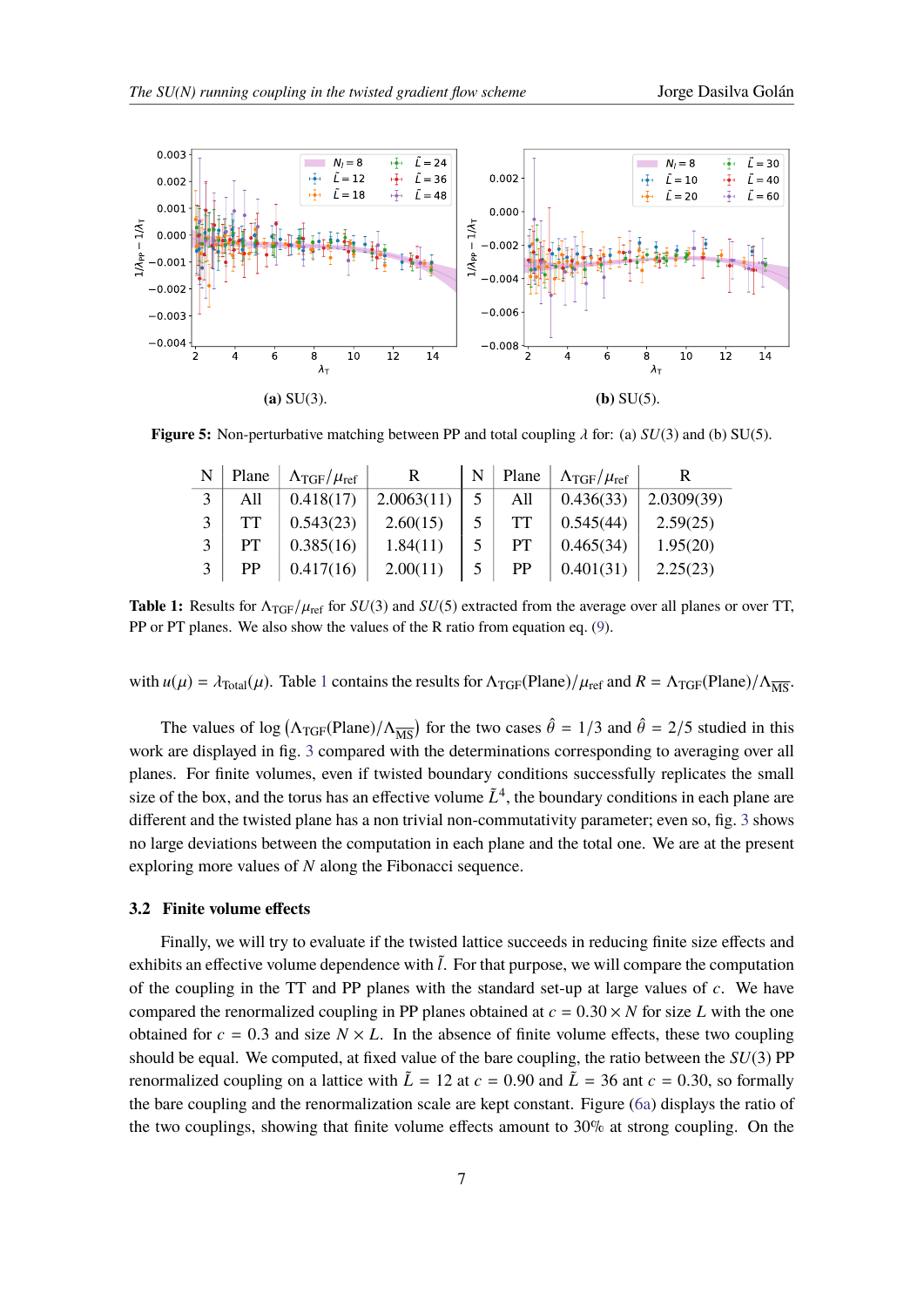<span id="page-7-0"></span>

**Figure 6:** Comparison between finite volume effects in TT and PP computation with. respect to the regular set-up for large values of *c*.

other hand, fig. ([6b\)](#page-7-0) displays the ratio between TT and PP computation for  $c = 0.30$ . In this case, for the TT plane, the renormalisation scale is  $\mu^{-1} = c\tilde{l} = \tilde{c}l$ , with  $\tilde{c} = 0.9$ , so in principle one could expect a 30% difference between TT and PP couplings due to finite volume effects. Figure. [\(6b](#page-7-0)) shows the deviation at strong coupling is at most  $10\%$ , indicating that twisted boundary conditions indeed succeed in reducing finite volume effects. The study of the *N* dependence of this effects is ongoing.

# **4. Summary**

We have reported on the ongoing investigation of the running coupling of *SU*(*N*) YM theories for several values of *N* using the TGF scheme, that combines three main ingredients: a coupling based on the GF, twisted boundary conditions and an asymmetric geometry. With this scheme, we have determine  $\Lambda_{\overline{MS}}/\mu_{\text{ref}}$  for *SU*(3), obtaining good agreement with the literature. We have also presented our ongoing analysis of the *N* dependence of the Λ−parameter, for which the TGF scheme is particularly suited.

#### **Acknowledgments**

AR acknowledges support from the Generalitat Valenciana (genT program CIDEGENT/2019/040). JDG and MGP acknowledge support from the MINECO/FEDER grant PGC2018-094857-B-I00 and the MINECO Centro de Excelencia Severo Ochoa Program SEV-2016-0597. JDG acknowledges support under the FPI grant PRE2018-084489. This publication is supported by the project H2020-MSCAITN-2018-813942 (EuroPLEx) and the EU Horizon 2020 research and innovation programme, STRONG-2020 project, under grant agreement No 824093. We acknowledge of the Hydra cluster at IFT and CESGA (Supercomputing Centre of Galicia).